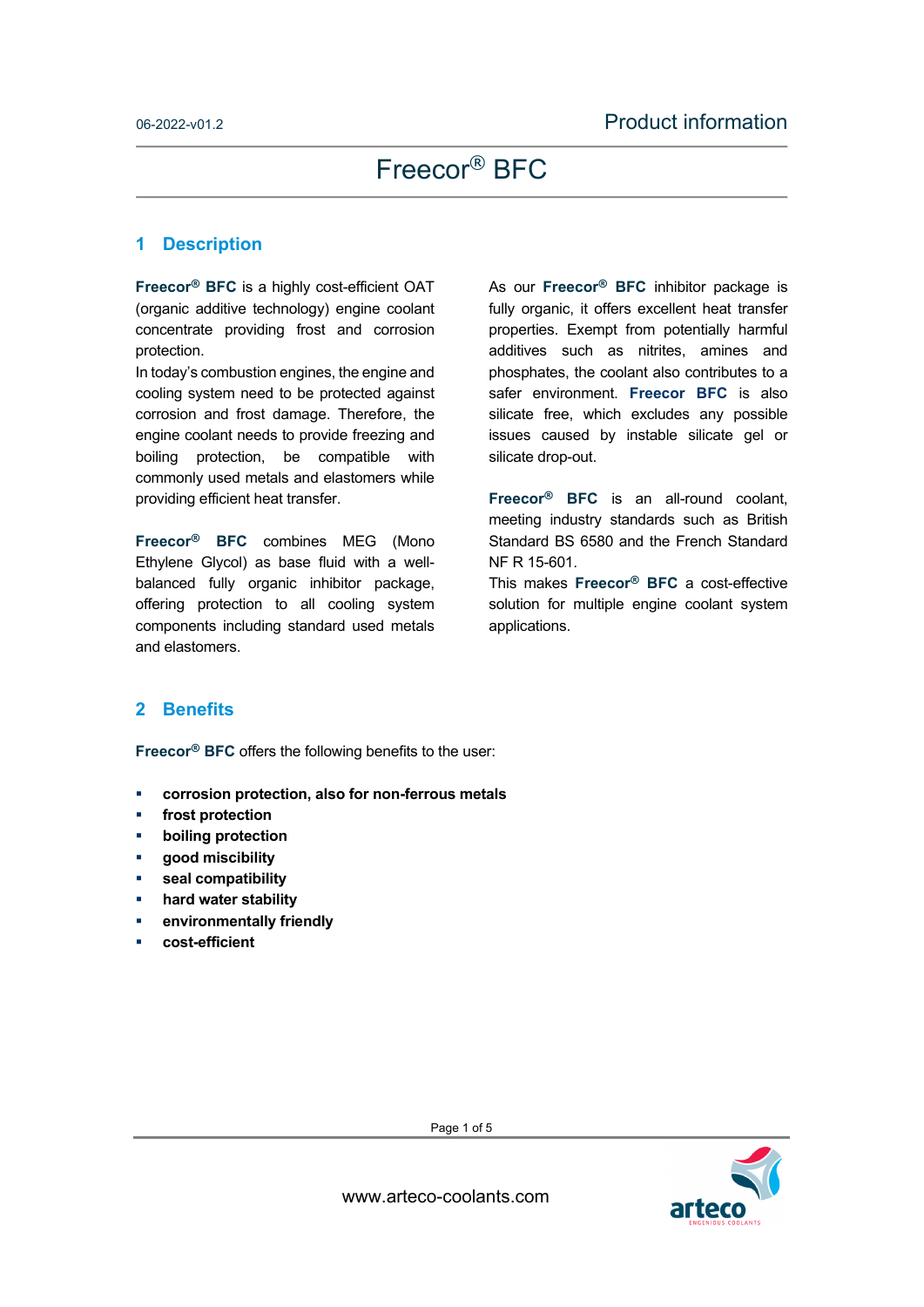## **3 Application**

**Freecor® BFC** provides year-round frost and corrosion protection. It is recommended to use 50 vol. % of **Freecor® BFC** in the coolant solution and a minimum of 33 vol.% to secure corrosion protection properties. A 33 vol.%

dilution provides frost protection to -19°C. Concentrations higher than 70 vol. % are not recommended as the maximum frost protection is reached at that level.

## **4 Standards**

**Freecor® BFC** conforms to British Standard BS 6580:1992 and BS 6580:2010\* and French Standard NF R 15-601.

**Freecor® BFC** meets the requirements of:

- AS 2108-2004
- ASTM D3306-20 Type III for dilutions of 52v% and higher
- CUNA NC 956-16 & 18 (Except RA)
- GB 29743-2013 type II for dilutions
- SAE J1034 for dilutions of 52v% and higher
- UNE 26-361-88/1

*\* For products containing 25% or more 1,2 ethane diol (MEG), supplied as packaged goods intended for retail to the general public, BS 6580:2010 requires the addition of minimum 25 ppm of denatonium benzoate (bitterant),or the package must be fitted with a childproof closure.* 

## **5 Availability**

Please contact your local area sales manager on availability of packages, dilutions, and colours.

### **6 Compatibility and miscibility**

**Freecor® BFC** is compatible with MEG based coolants. Exclusive use of **Freecor® BFC** is however recommended for optimum corrosion protection and inhibitor stability. To guarantee optimal performance and controlled quality, we also recommend the use of deionised or distilled water to prepare the ready-to-use dilutions. Please read our product information leaflet on water quality recommendations or contact your local area sales manager for more information.

Page 2 of 5



www.arteco-coolants.com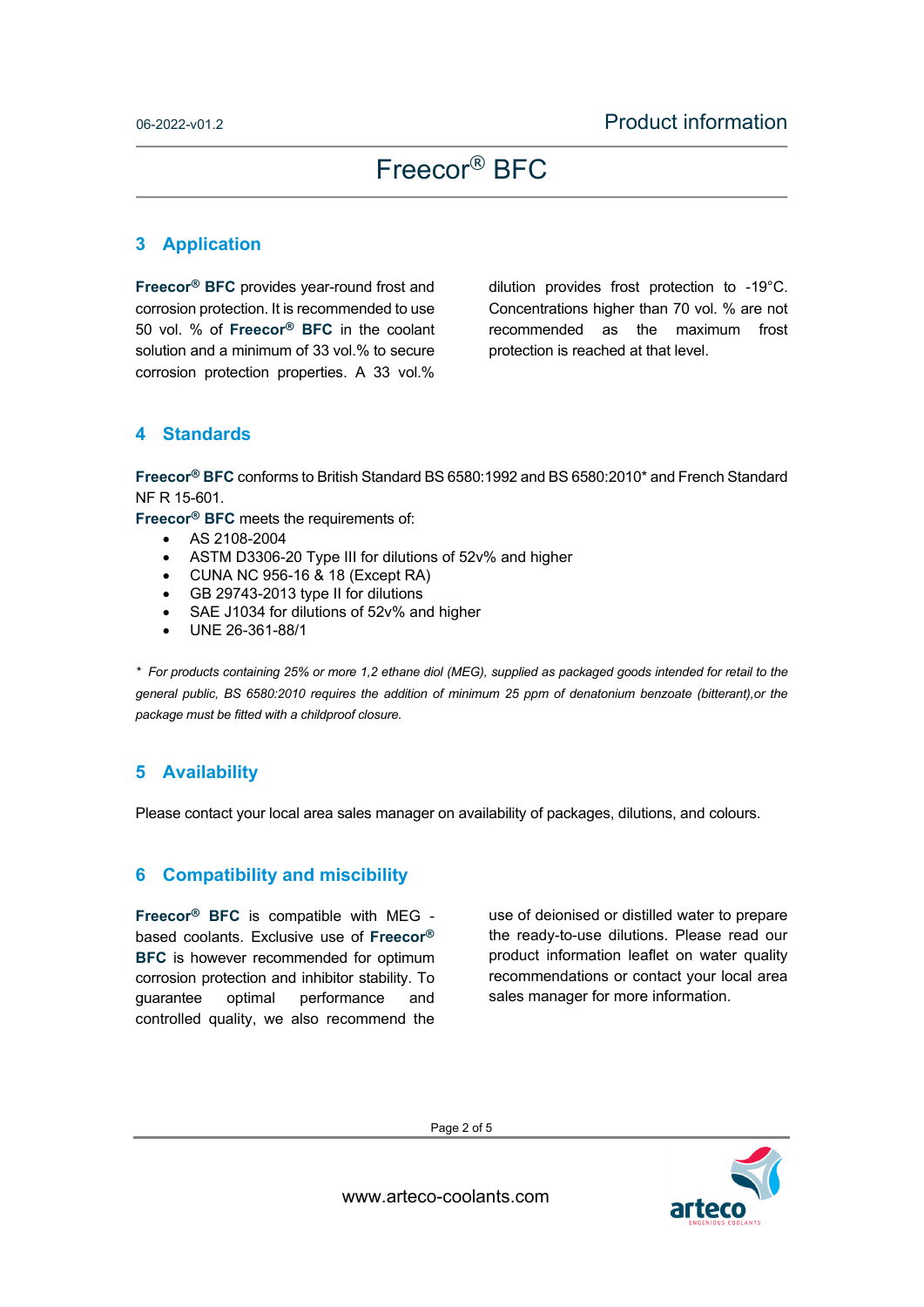#### **7 Storage requirements**

The product should be stored above -20°C and preferably at ambient temperatures. Periods of exposure to temperatures above 35°C should be minimized.

As with any antifreeze coolant, please avoid the use of galvanized steel for pipes or any other part of the storage/mixing installation. To prevent the degradation of the colour dyes and fading or discoloration in time of the

colour present in the coolant, it is strongly advised not to expose the coolant in translucent packages to direct sunlight. This discoloration process can be accelerated if coupled with high ambient temperatures. It is therefore advisable to store coolant filled in translucent packages indoors to preserve the colour.

### **8 Toxicity & safety**

For Toxicity and Safety Data we refer to the Safety Data Sheet (SDS). The information and advice given should be observed and due attention needs to be given to the necessary safety precautions for handling

chemicals. This product must not be used to protect the inside of drinking water systems against freezing.

The transport is not regulated.

*The information contained in this Product Information Leaflet is intended to provide the customer and/or end-user with an understanding of the properties of the product, it being understood that this information may not be construed as any express or implied warranty that the product is suitable for a specific use or application.* 

*All information contained in this Product Information Leaflet, including but not limited to text or graphic material, is the property of Arteco NV, is accurate to the best of our knowledge at the date of issue specified, supersedes all previous editions and information contained in them. and is subject to change without notice.* 

*Any textual or graphic material you copy, print, or download from this Product Information Leaflet is for your personal, noncommercial use only, and you not change or delete any copyright, trademark or other proprietary notices. Any other use, including but not limited to the reproduction, distribution, display or transmission of the content of this document is strictly prohibited, unless authorized by Arteco NV in writing..*

Page 3 of 5



www.arteco-coolants.com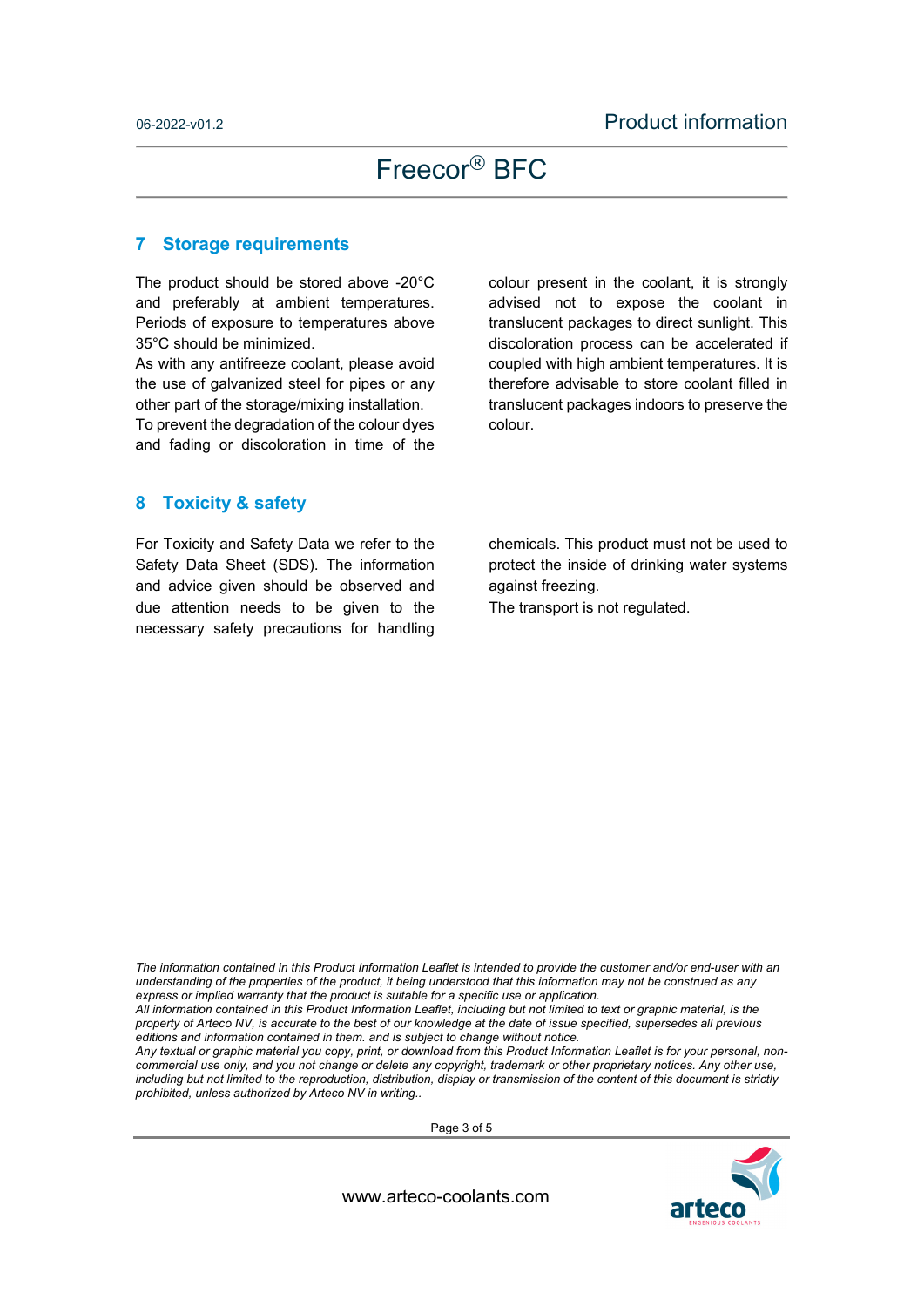## Addendum - Technical information

|                                | Freecor <sup>®</sup> BFC | Specification<br>limits<br>NF R 15-601 | specification limits<br>BS 6580:2010 | method                     |
|--------------------------------|--------------------------|----------------------------------------|--------------------------------------|----------------------------|
| appearance                     | clear liquid             |                                        | clear liquid                         | visual                     |
| colour                         | optional                 |                                        | optional                             | visual                     |
| density 20°C, kg/l             | 1.110 typ                |                                        |                                      | ASTM D5931                 |
| refractive Index, 20°C         | 1.427 typ                | report                                 |                                      | ASTM D1218                 |
| ash content, % w/w             | $0.4$ typ                |                                        |                                      | ASTM D1119                 |
| equilibrium boiling point, °C  | 159 typ                  | $\geq 155$                             | > 150                                | ASTM D1120                 |
| pH (33 vol %)                  | 8.2 typ                  | $7.0 \le pH \le 9.5$                   | -                                    | ASTM D1287                 |
| pH (50 vol %)                  | 8.4 typ                  | $7.0 \le pH \le 9.5$                   |                                      | ASTM D1287                 |
| freezing point, °C (50 vol %)  | $-35.0$ typ              |                                        | $-33$ max                            | ASTM D1177                 |
| reserve alkalinity (pH 5.5)    | $3.0$ typ                | report                                 |                                      | ASTM D1121                 |
| foaming properties at 88°C     |                          | report                                 |                                      |                            |
| $\blacksquare$ foam, ml        | 50 typ                   |                                        | 50                                   | ASTM D1881                 |
| $\blacksquare$ break time, sec | 5 typ                    |                                        | 5                                    |                            |
| hard water stability, ml       | $<$ 0.05 typ             | $<$ 0.05 typ                           | ${}_{< 0.5}$                         | NF R15-602-6<br>ASTM D7437 |

Page 4 of 5